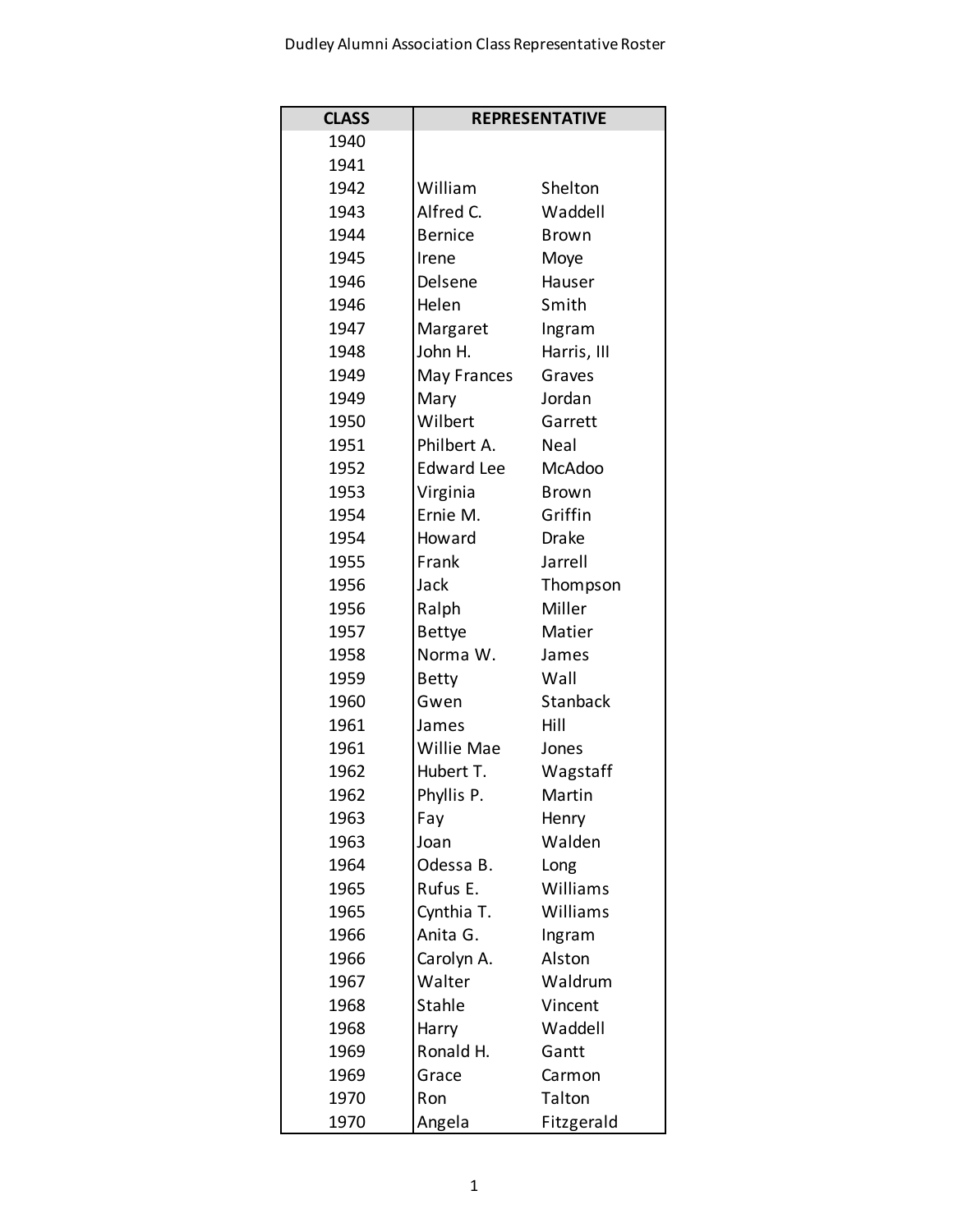Dudley Alumni Association Class Representative Roster

| <b>CLASS</b> | <b>REPRESENTATIVE</b> |                |
|--------------|-----------------------|----------------|
| 1971         | Kathy                 | Norcott        |
| 1972         | Cynthia D.            | Hinson         |
| 1972         | Carolyn M.            | Strachan       |
| 1973         | Earla                 | Dorsett        |
| 1973         | Allen                 | Johnson        |
| 1974         | Rhonda                | Kitrell        |
| 1975         | Cheryl                | Kennedy        |
| 1976         | William               | Doggett        |
| 1977         | Anfrea                | Wright         |
| 1978         | Percy R.              | Thompson       |
| 1979         | Debbie                | <b>Benton</b>  |
| 1980         | Vicki                 | Ferguson       |
| 1981         | Lisa                  | Richardson     |
| 1982         | Darnetta              | Mack           |
| 1983         | Kevin L.              | Robinson       |
| 1984         | Lawanda               | Fox            |
| 1984         | Keith                 | Parker         |
| 1985         | Cheri D.              | Hughes         |
| 1985         | Cassandra             | Taylor         |
| 1986         | Kevin                 | Chanbliss      |
| 1986         | Lynn                  | Swann          |
| 1987         | Deborah               | Whittaker      |
| 1987         | Kevin                 | Clark          |
| 1988         | William J.            | Wright         |
| 1988         | Adriene M.            | Gilmore        |
| 1989         | Anita W.              | Johnson        |
| 1990         | Sonya                 | Lovett         |
| 1990         | Erica                 | Parker         |
| 1991         | <b>Brian</b>          | Seagraves      |
| 1992         | Wanda R.              | Wilson         |
| 1992         | Sonya                 | Norott         |
| 1993         | Ayanna                | Waddell        |
| 1994         | Amma                  | Waddell        |
| 1995         | Adjoa                 | Botwe-Rankin   |
| 1996         | Shannon               | Stewart        |
| 1997         | <b>Bridgette</b>      | Wright         |
| 1998         | Kassinda              | Ross           |
| 1999         | Zitty                 | Nxumalo        |
| 1999         | <b>Brandy</b>         | <b>Black</b>   |
| 2000         | Jasmine               | <b>McInnis</b> |
| 2001         | Cherae                | Gardner        |
| 2002         | Melinie               | Allen          |
| 2003         | Rikki V.              | Singletary     |
| 2004         | Denise M.             | Cheek          |